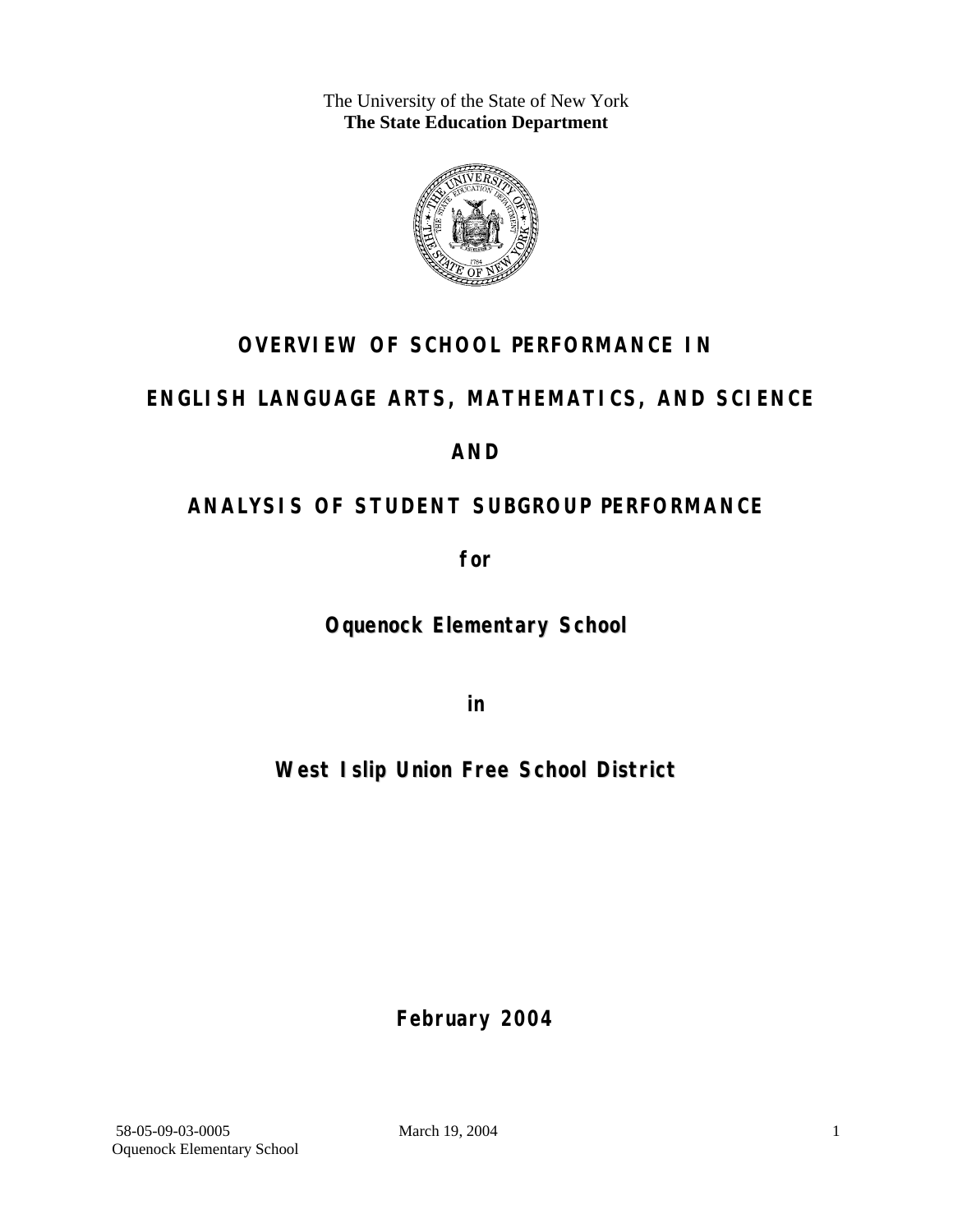#### **THE UNIVERSITY OF THE STATE OF NEW YORK**

#### **Regents of The University**

| Tonawanda             |
|-----------------------|
| <b>Hollis</b>         |
| Staten Island         |
| New Rochelle          |
| Peru                  |
| Huntington            |
| <b>North Syracuse</b> |
| New York              |
| <b>Belle Harbor</b>   |
| Buffalo               |
| Hartsdale             |
| Albany                |
| <b>Bronx</b>          |
| New York              |
| <b>Binghamton</b>     |
| Rochester             |

#### **President of The University and Commissioner of Education**

RICHARD P. MILLS

**Deputy Commissioner for Elementary, Middle, Secondary and Continuing Education**  JAMES A. KADAMUS

#### **Coordinator, School Operations and Management Services**

CHARLES SZUBERLA

#### **Coordinator, Information and Reporting Services**

MARTHA P. MUSSER

The State Education Department does not discriminate on the basis of age, color, religion, creed, disability, marital status, veteran status, national origin, race, gender, genetic predisposition or carrier status, or sexual orientation in its educational programs, services and activities. Portions of this publication can be made available in a variety of formats, including braille, large print or audio tape, upon request. Inquiries concerning this policy of nondiscrimination should be directed to the Department's Office for Diversity, Ethics, and Access, Room 530, Education Building, Albany, NY 12234. **Requests for additional copies of this publication may be made by contacting the Publications Sales Desk, Room 309, Education Building, Albany, NY 12234.** 

Please address all correspondence about this report that is not related to data corrections to:

*School Report Card Coordinator Information and Reporting Services Team New York State Education Department Room 863 EBA 89 Washington Avenue Albany, NY 12234*  E-mail: *RPTCARD@mail.nysed.gov*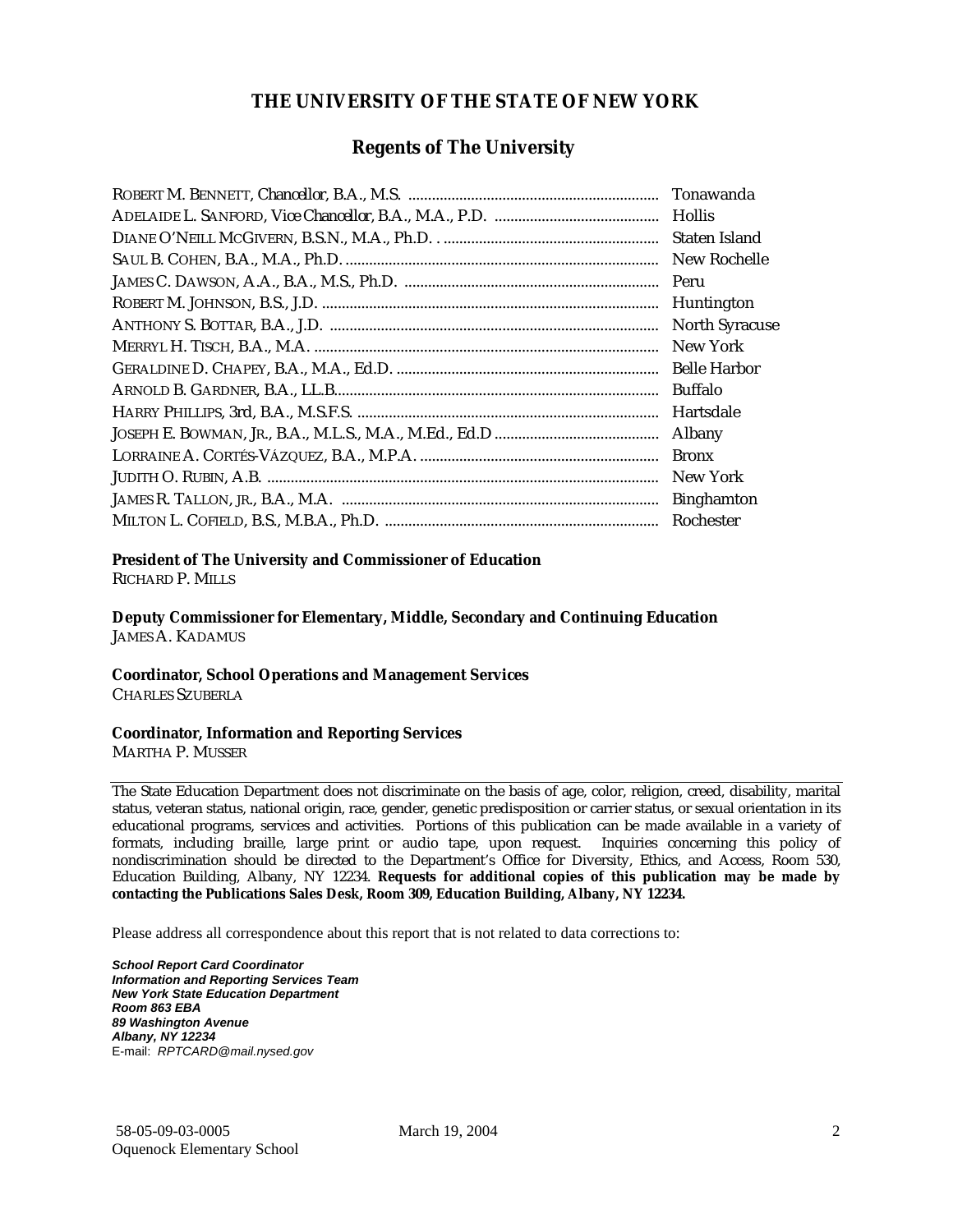The *New York State School Report Card* is an important part of the Board of Regents effort to raise learning standards for all students. It provides information to the public on student performance and other measures of school and district performance. Knowledge gained from the school report card on a school's strengths and weaknesses can be used to improve instruction and services to students.

The *New York State School Report Card* consists of three parts: the *Overview of School Performance in English Language Arts, Mathematics, and Science and Analysis of Student Subgroup Performance,* the *Comprehensive Information Report,* and the *School Accountability Report*. The *Overview and Analysis* presents performance data on measures required by the federal No Child Left Behind Act: English, mathematics, science, and graduation rate. Performance data on other State assessments can be found in the *Comprehensive Information Report*. The *School Accountability Report* provides information as to whether a school is making adequate progress toward enabling all students to achieve proficiency in English and mathematics.

State assessments are designed to help ensure that all students reach high learning standards. They show whether students are getting the foundation knowledge they need to succeed at the elementary, middle, and commencement levels and beyond. The State requires that students who are not making appropriate progress toward the standards receive academic intervention services.

In the *Overview*, performance on the elementary- and middle-level assessments in English language arts and mathematics and on the middle-level science test is reported in terms of mean scores and the percentage of students scoring at each of the four levels. These levels indicate performance on the standards from seriously deficient to advanced proficiency. Performance on the elementary-level science test is reported in terms of mean scores and the percentage of students making appropriate progress. Regents examination scores are reported in four score ranges. Scores of 65 to 100 are passing; scores of 55 to 64 earn credit toward a local diploma (with the approval of the local board of education). Though each elementary- and middle-level assessment is administered to students in a specific grade, secondary-level assessments are taken by students when they complete the coursework for the core curriculum. Therefore, the performance of students at the secondary level is measured for a student cohort rather than a group of students at a particular grade level. Students are grouped in cohorts according to the year in which they first entered grade 9.

The assessment data in the *Overview and Analysis* are for all tested students in the school, including general-education students and students with disabilities. In the *Overview*, each school's performance is compared with that of schools similar in grade level, district resources, and student needs as indicated by income and limited English proficiency (LEP) status. Each district's performance is compared with that of all public schools statewide. In the *Analysis*, performance is disaggregated by race/ethnicity, disability status, gender, LEP status, income level, and migrant status.

Explanations of terms referred to or symbols used in this part of the school report card may be found in the glossary on the last page. Further information on the school report card may be found in the guide, *Understanding Your School Report Card: February 2004*, available on the Information and Reporting Services Web site at www.emsc.nysed.gov/irts.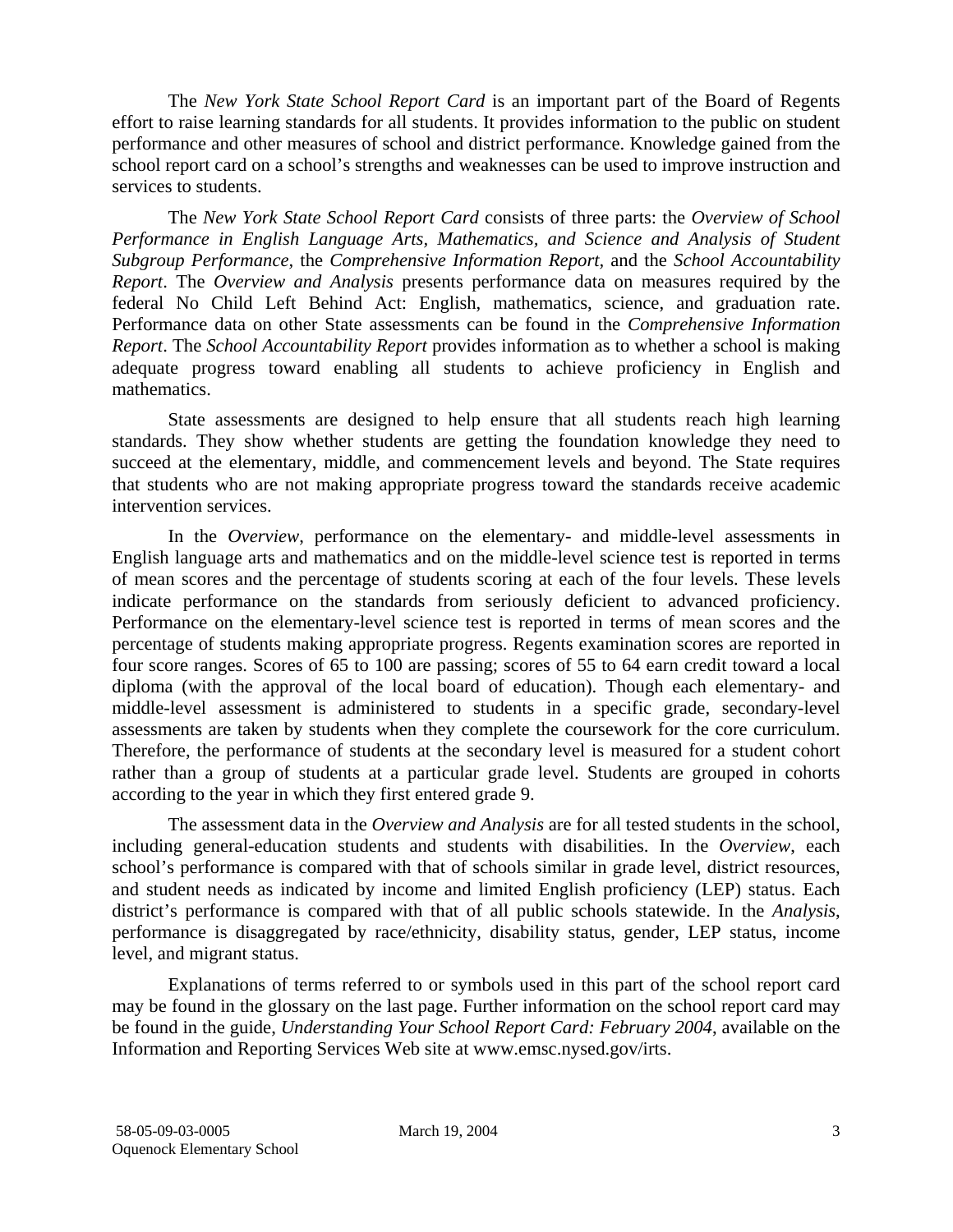# **Overview of School Performance in English Language Arts, Mathematics, and Science**

### **School Profile**

| Principal:<br>Michelle D'Amour |             | (631)893-3360<br>Phone:   |
|--------------------------------|-------------|---------------------------|
| <b>Organization</b>            | Grade Range | <b>Student Enrollment</b> |
| $2002 - 03$                    | $K-5$       | 435                       |

|  | 2001–02 School District-wide Total Expenditure per Pupil | \$11,884 |
|--|----------------------------------------------------------|----------|
|--|----------------------------------------------------------|----------|

### **2002–03 Percentage of Core Classes Taught by Highly Qualified Teachers\***

| <b>Number of Core</b><br><b>Classes</b> | <b>Percent Taught</b><br>by Highly<br>Qualified<br><b>Teachers</b> |
|-----------------------------------------|--------------------------------------------------------------------|
| つつ                                      | 97%                                                                |
|                                         |                                                                    |

\*For the 2002-03 school year, SED is reporting that teachers of core classes are highly qualified if they are certified to teach those classes. However, No Child Left Behind (NCLB) imposes requirements beyond certification for some teachers to be considered highly qualified. In future years, when New York State uses the NCLB criteria for reporting, certified teachers must fulfill all NCLB requirements to be counted as highly qualified.

#### **2002–03 Percentage of Teachers with No Valid Teaching Certificate\***

| Number of<br><b>Teachers</b> | <b>Percent with No</b><br><b>Valid Teaching</b><br><b>Certificate</b> |
|------------------------------|-----------------------------------------------------------------------|
| 29                           | 3%                                                                    |

\*This count includes teachers with temporary licenses who do not have a valid permanent, provisional, or transitional teaching certificate.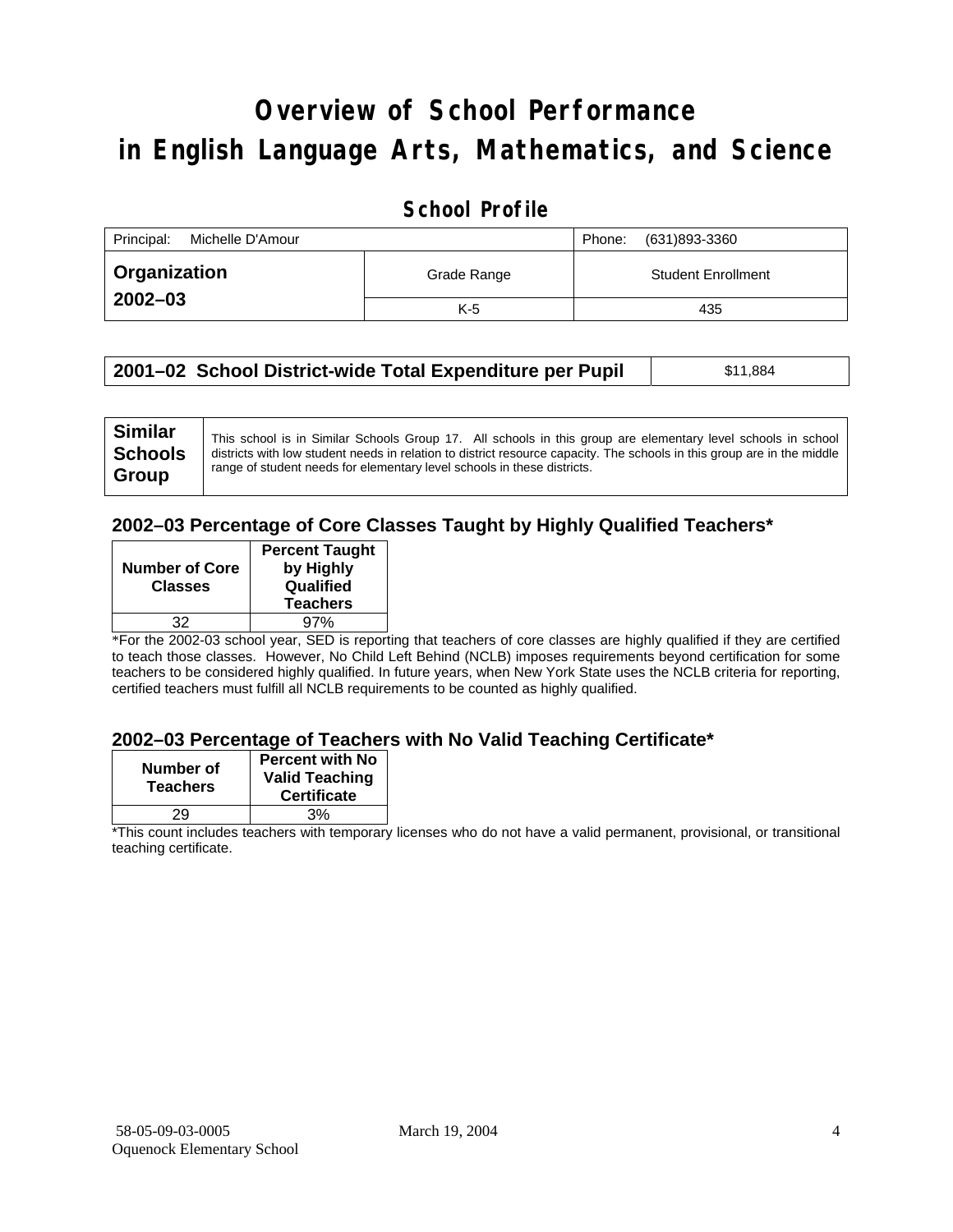English Language Arts



|                                      |                    | <b>Counts of Students Tested</b> |                    |                    |       |                   |  |
|--------------------------------------|--------------------|----------------------------------|--------------------|--------------------|-------|-------------------|--|
| Performance at<br><b>This School</b> | Level 1<br>455-602 | Level 2<br>603-644               | Level 3<br>645-691 | Level 4<br>692-800 | Total | <b>Mean Score</b> |  |
| Jan-Feb 2001                         |                    | 19                               | 58                 | 16                 | 94    | 667               |  |
| Jan-Feb 2002                         |                    | 12                               | 46                 | 28                 | 86    | 682               |  |
| Feb 2003                             |                    | 16                               | 40                 |                    | 67    | 659               |  |

|         | Elementary-Level English Language Arts Levels — Listening, Reading, and Writing Standards                 |
|---------|-----------------------------------------------------------------------------------------------------------|
| Level 4 | These students exceed the standards and are moving toward high performance on the Regents examination.    |
| Level 3 | These students meet the standards and, with continued steady growth, should pass the Regents examination. |
| Level 2 | These students <b>need extra help</b> to meet the standards and pass the Regents examination.             |
| Level 1 | These students have serious academic deficiencies.                                                        |

**Performance of Limited English Proficient Students Taking the New York State English as a Second Language Achievement Test (NYSESLAT) as the Measure of English Language Arts Achievement**

| Grade 4 | <b>Number</b><br><b>Tested</b> | Level 1 | Level 2 | Level 3 | Level 4 |
|---------|--------------------------------|---------|---------|---------|---------|
| 2003    |                                |         |         |         |         |

**Performance of Students with Severe Disabilities on the New York State Alternate Assessment (NYSAA) in English** 

| <b>Elementary Level</b> | <b>Number</b><br>Tested | AA-Level 1 | AA-Level 2 | AA-Level 3 | AA-Level 4 |
|-------------------------|-------------------------|------------|------------|------------|------------|
| $2002 - 03$             |                         |            |            |            |            |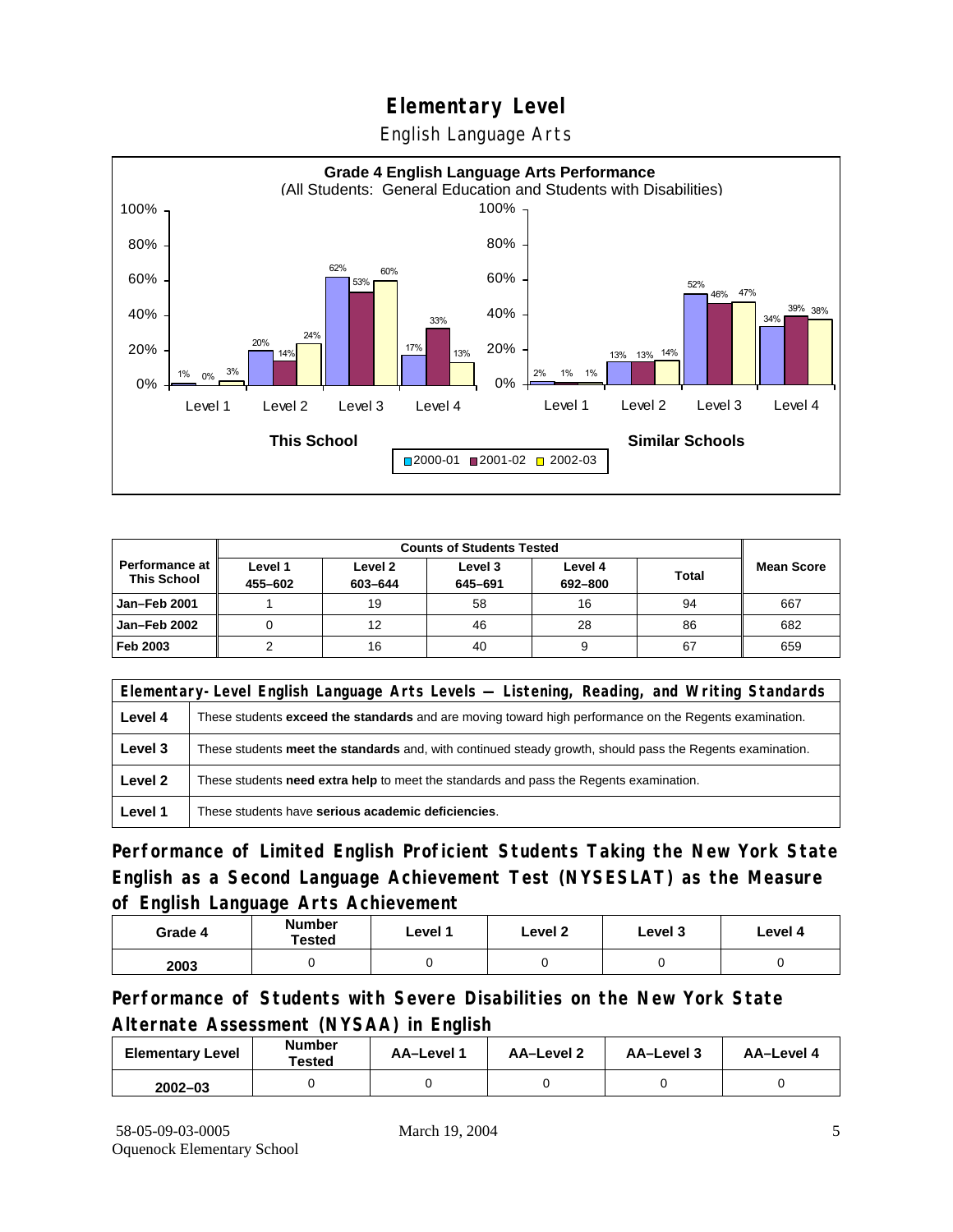#### Mathematics



|                                        |                    | <b>Counts of Students Tested</b> |                    |                    |              |                   |  |
|----------------------------------------|--------------------|----------------------------------|--------------------|--------------------|--------------|-------------------|--|
| Performance at I<br><b>This School</b> | Level 1<br>448-601 | Level 2<br>602-636               | Level 3<br>637-677 | Level 4<br>678-810 | <b>Total</b> | <b>Mean Score</b> |  |
| May 2001                               |                    |                                  | 45                 | 42                 | 96           | 674               |  |
| May 2002                               |                    |                                  | 45                 | 36                 | 85           | 676               |  |
| May 2003                               |                    |                                  | 37                 | 27                 | 68           | 669               |  |

|                                                     | Elementary-Level Mathematics Levels -                                                                         |  |  |  |  |
|-----------------------------------------------------|---------------------------------------------------------------------------------------------------------------|--|--|--|--|
| Knowledge, Reasoning, and Problem-Solving Standards |                                                                                                               |  |  |  |  |
| Level 4                                             | These students <b>exceed the standards</b> and are moving toward high performance on the Regents examination. |  |  |  |  |
| Level 3                                             | These students meet the standards and, with continued steady growth, should pass the Regents examination.     |  |  |  |  |
| Level 2                                             | These students need extra help to meet the standards and pass the Regents examination.                        |  |  |  |  |
| Level 1                                             | These students have serious academic deficiencies.                                                            |  |  |  |  |

### **Performance of Students with Severe Disabilities on the New York State Alternate Assessment (NYSAA) in Mathematics**

| <b>Elementary Level</b> | <b>Number</b><br>Tested | AA-Level 1 | AA-Level 2 | AA-Level 3 | AA-Level 4 |  |
|-------------------------|-------------------------|------------|------------|------------|------------|--|
| $2002 - 03$             |                         |            |            |            |            |  |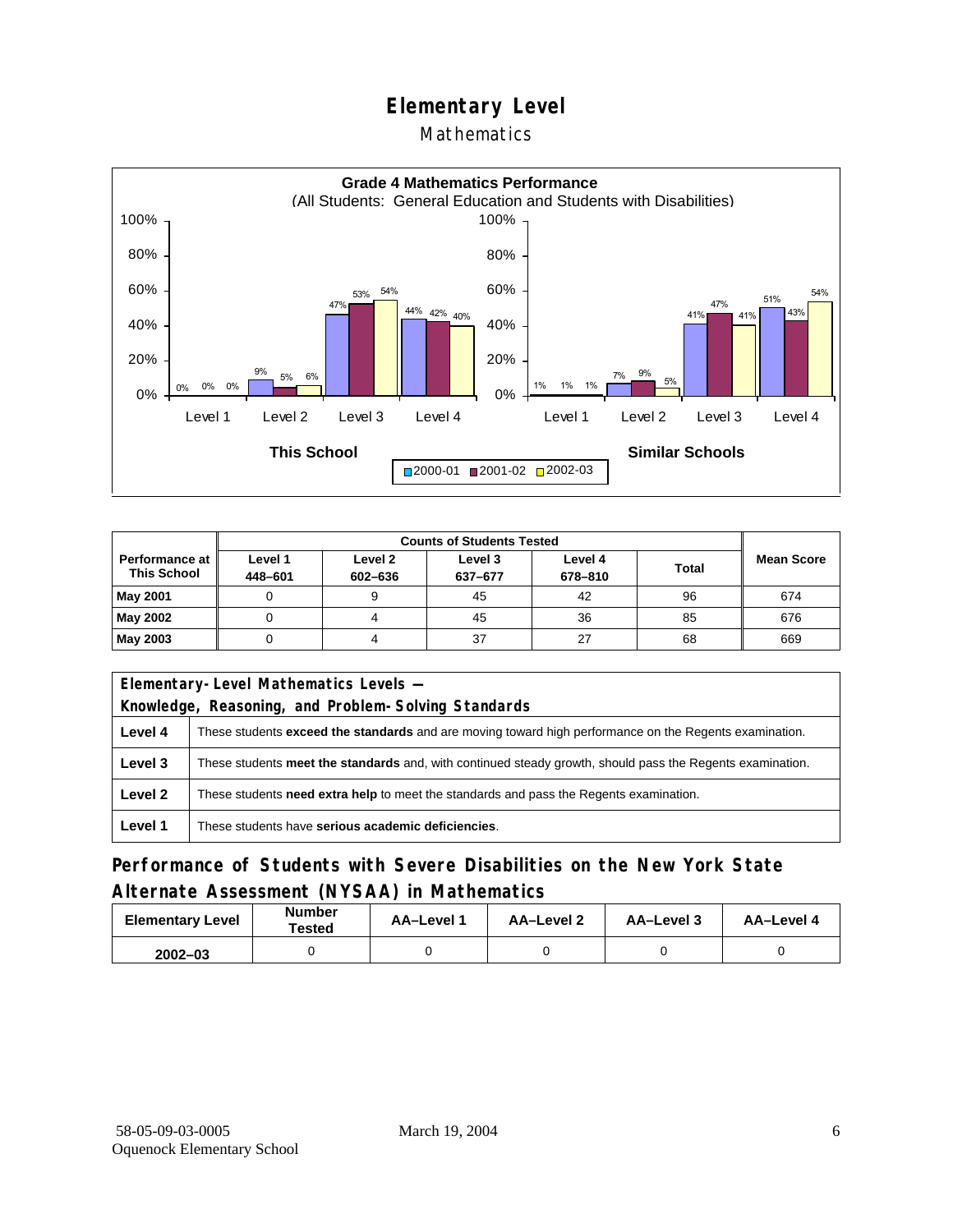Science Multiple-Choice



**All Students** 

|          |    | Number Tested   Number Above SDL   Mean Score |    |  |  |  |  |  |
|----------|----|-----------------------------------------------|----|--|--|--|--|--|
| Mav 2001 | 96 |                                               | 38 |  |  |  |  |  |
| May 2002 | 85 | 80                                            | 39 |  |  |  |  |  |
| May 2003 | 68 | 63                                            |    |  |  |  |  |  |

| Grade 4 Science - Knowledge, Reasoning, and Problem-Solving Standards |                                                                                                                                                                                                                                          |  |  |  |  |  |
|-----------------------------------------------------------------------|------------------------------------------------------------------------------------------------------------------------------------------------------------------------------------------------------------------------------------------|--|--|--|--|--|
| <b>Multiple-Choice</b><br><b>Test Component</b>                       | This component contains 45 multiple-choice questions based upon the New York State Elementary<br>Science Syllabus and referenced to the New York State Learning Standards for Mathematics, Science<br>and Technology (Elementary Level). |  |  |  |  |  |
| <b>State Designated</b>                                               | Students who correctly answer fewer than 30 of the 45 questions of the multiple-choice test component                                                                                                                                    |  |  |  |  |  |
| Level (SDL)                                                           | must receive academic intervention services in the following term of instruction.                                                                                                                                                        |  |  |  |  |  |
| <b>School Mean</b>                                                    | For the multiple-choice test component, the mean score is the average number of correct answers for                                                                                                                                      |  |  |  |  |  |
| <b>Scores</b>                                                         | students tested. If all tested students answered all questions correctly, this score would be 45.                                                                                                                                        |  |  |  |  |  |

## **Elementary Level**

#### Science Performance Test

The elementary-level science test is composed of two sections, the multiple-choice section (described above) and the performance test. The performance test is not used to determine the need for academic intervention services or for accountability purposes because not all students are administered the same three tasks.

| <b>All Students</b>                       |    |    |  |  |  |  |  |  |
|-------------------------------------------|----|----|--|--|--|--|--|--|
| <b>Number Tested</b><br><b>Mean Score</b> |    |    |  |  |  |  |  |  |
| May 2001                                  | 96 | 41 |  |  |  |  |  |  |
| May 2002                                  | 85 | 40 |  |  |  |  |  |  |
| <b>May 2003</b>                           | 68 |    |  |  |  |  |  |  |

### **Performance of Students with Severe Disabilities on the New York State Alternate Assessment (NYSAA) in Science**

| <b>Elementary Level</b> | <b>Number</b><br>Tested | AA-Level 1 | <b>AA-Level 2</b> | AA-Level 3 | AA-Level 4 |  |
|-------------------------|-------------------------|------------|-------------------|------------|------------|--|
| $2002 - 03$             |                         |            |                   |            |            |  |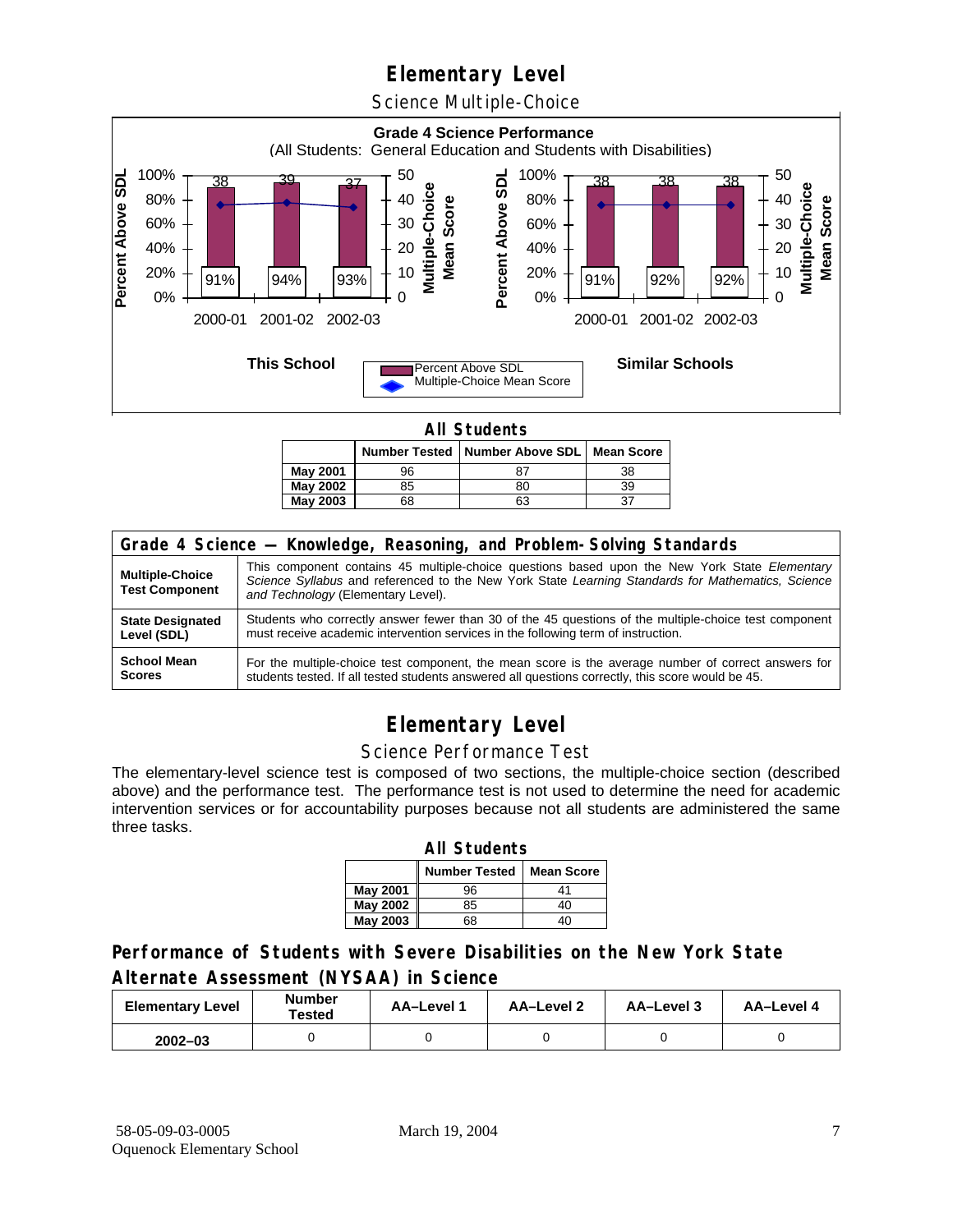# **Analysis of Student Subgroup Performance**

Historically, on State assessments the average performance of Black, Hispanic, and Native American students has been lower than that of White and Asian students. Similarly, students from lowincome families have not performed as well as those from higher income families. A high priority of the Board of Regents is to eliminate these gaps in student performance. In addition, Title I of the federal Elementary and Secondary Education Act includes explicit requirements "to ensure that students served by Title I are given the same opportunity to achieve to high standards and are held to the same high expectations as all students in each State."

This section of the school report card provides performance data for two years by racial/ethnic group, disability status, gender, English proficiency status, income level, and migrant status. The purpose of the student subgroup analyses is to determine if students who perform below the standards in any school tend to fall into particular groups, such as minority students, limited English proficient students, or economically disadvantaged students. If these analyses provide evidence that students in one of the groups achieve at a lower level than other students, the school and community should examine the reasons for this lower performance and make necessary changes in curriculum, instruction, and student support services to remedy these performance gaps. If your school did not report data for the 2002-03 school year for a subject and grade, a table showing data for subgroups in that subject and grade will not be included in the *Analysis*.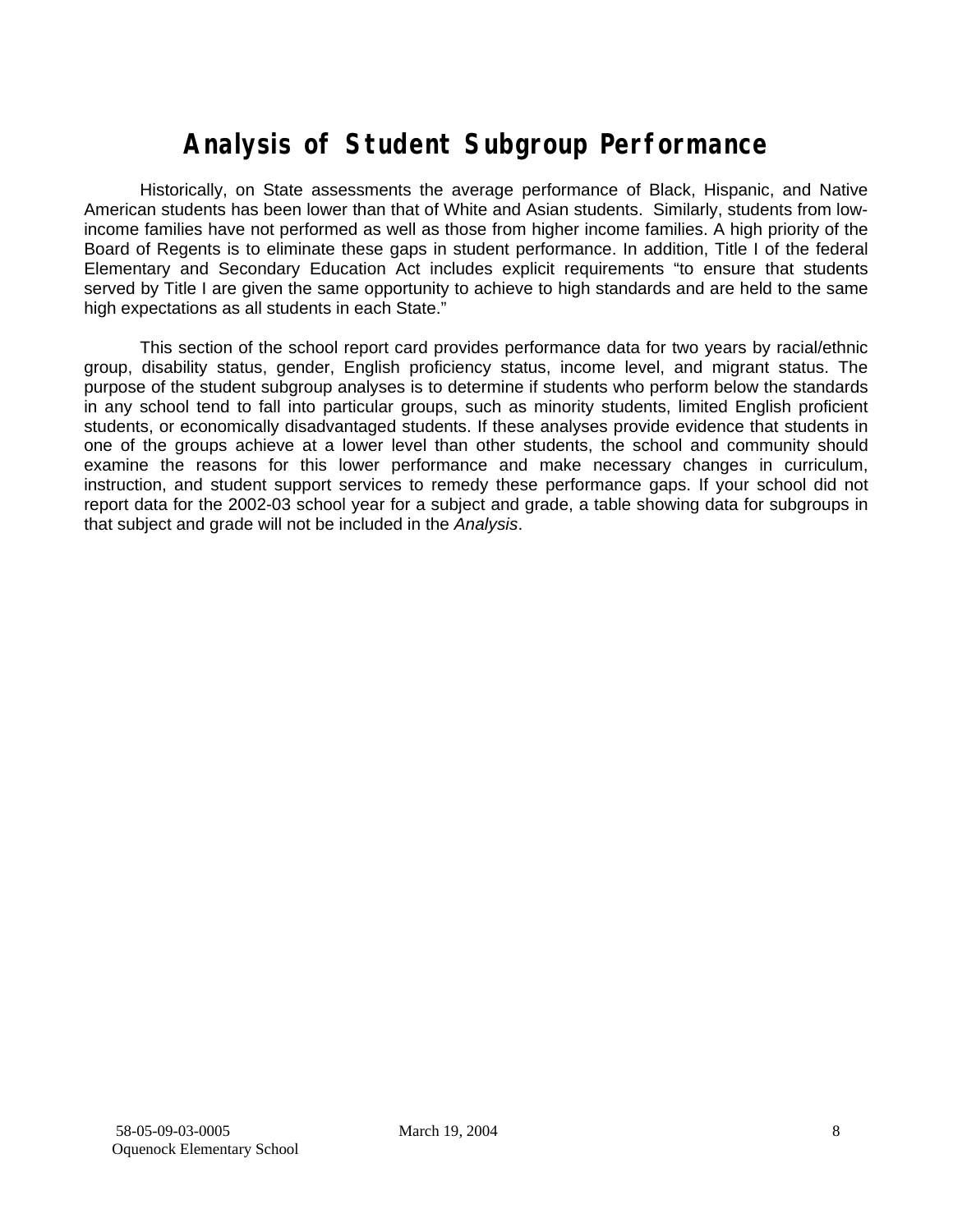### English Language Arts

|                                              | ◡<br>$2001 - 02$                                                                   |         |             |               |                                                                   | $2002 - 03$ |         |     |  |
|----------------------------------------------|------------------------------------------------------------------------------------|---------|-------------|---------------|-------------------------------------------------------------------|-------------|---------|-----|--|
| <b>Student Subgroup</b>                      | <b>Percentages of Tested</b><br><b>Students Scoring at Levels</b><br><b>Tested</b> |         |             | <b>Tested</b> | <b>Percentages of Tested</b><br><b>Students Scoring at Levels</b> |             |         |     |  |
|                                              |                                                                                    | $2 - 4$ | $3 - 4$     | 4             |                                                                   | $2 - 4$     | $3 - 4$ | 4   |  |
| <b>Results by Race/Ethnicity</b>             |                                                                                    |         |             |               |                                                                   |             |         |     |  |
| American Indian/Alaskan Native               | 0                                                                                  | 0%      | 0%          | 0%            | $\mathbf 0$                                                       | 0%          | 0%      | 0%  |  |
| <b>Black</b>                                 | 0                                                                                  | 0%      | 0%          | 0%            | $\mathbf 0$                                                       | 0%          | 0%      | 0%  |  |
| Hispanic                                     | $\Omega$                                                                           | 0%      | 0%          | 0%            | $\mathbf 0$                                                       | 0%          | 0%      | 0%  |  |
| Asian or Pacific Islander                    | 1                                                                                  | s       | s           | s             | 1                                                                 | s           | s       | s   |  |
| White                                        | 85                                                                                 | s       | s           | s             | 66                                                                | s           | s       | s   |  |
| Total                                        | 86                                                                                 | 100%    | 86%         | 33%           | 67                                                                | 97%         | 73%     | 13% |  |
| Small Group Totals (s)                       | 86                                                                                 | 100%    | 86%         | 33%           | 67                                                                | 97%         | 73%     | 13% |  |
| <b>Results by Disability Status</b>          |                                                                                    |         |             |               |                                                                   |             |         |     |  |
| General-education students                   | 79                                                                                 | 100%    | 90%         | 35%           | 60                                                                | 100%        | 80%     | 15% |  |
| Students with disabilities                   | $\overline{7}$                                                                     | 100%    | 43%         | 0%            | $\overline{7}$                                                    | 71%         | 14%     | 0%  |  |
| Total                                        | 86                                                                                 | 100%    | 86%         | 33%           | 67                                                                | 97%         | 73%     | 13% |  |
| <b>Results by Gender</b>                     |                                                                                    |         |             |               |                                                                   |             |         |     |  |
| Female                                       | 42                                                                                 | 100%    | 95%         | 38%           | 30                                                                | 100%        | 83%     | 20% |  |
| Male                                         | 44                                                                                 | 100%    | 77%         | 27%           | 37                                                                | 95%         | 65%     | 8%  |  |
| Total                                        | 86                                                                                 | 100%    | 86%         | 33%           | 67                                                                | 97%         | 73%     | 13% |  |
| <b>Results by English Proficiency Status</b> |                                                                                    |         |             |               |                                                                   |             |         |     |  |
| English proficient                           | 86                                                                                 | 100%    | 86%         | 33%           | 67                                                                | 97%         | 73%     | 13% |  |
| Limited English proficient                   | 0                                                                                  | 0%      | 0%          | 0%            | $\mathbf 0$                                                       | 0%          | 0%      | 0%  |  |
| Total                                        | 86                                                                                 | 100%    | 86%         | 33%           | 67                                                                | 97%         | 73%     | 13% |  |
| <b>Results by Income Level</b>               |                                                                                    |         |             |               |                                                                   |             |         |     |  |
| Economically disadvantaged                   | 1                                                                                  | s       | s           | s             | 5                                                                 | 100%        | 80%     | 20% |  |
| Not disadvantaged                            | 85                                                                                 | s       | $\mathbf s$ | s             | 62                                                                | 97%         | 73%     | 13% |  |
| Total                                        | 86                                                                                 | 100%    | 86%         | 33%           | 67                                                                | 97%         | 73%     | 13% |  |
| <b>Results by Migrant Status</b>             |                                                                                    |         |             |               |                                                                   |             |         |     |  |
| Migrant family                               | 0                                                                                  | 0%      | 0%          | 0%            | $\mathbf 0$                                                       | 0%          | 0%      | 0%  |  |
| Not migrant family                           | 86                                                                                 | 100%    | 86%         | 33%           | 67                                                                | 97%         | 73%     | 13% |  |
| Total                                        | 86                                                                                 | 100%    | 86%         | 33%           | 67                                                                | 97%         | 73%     | 13% |  |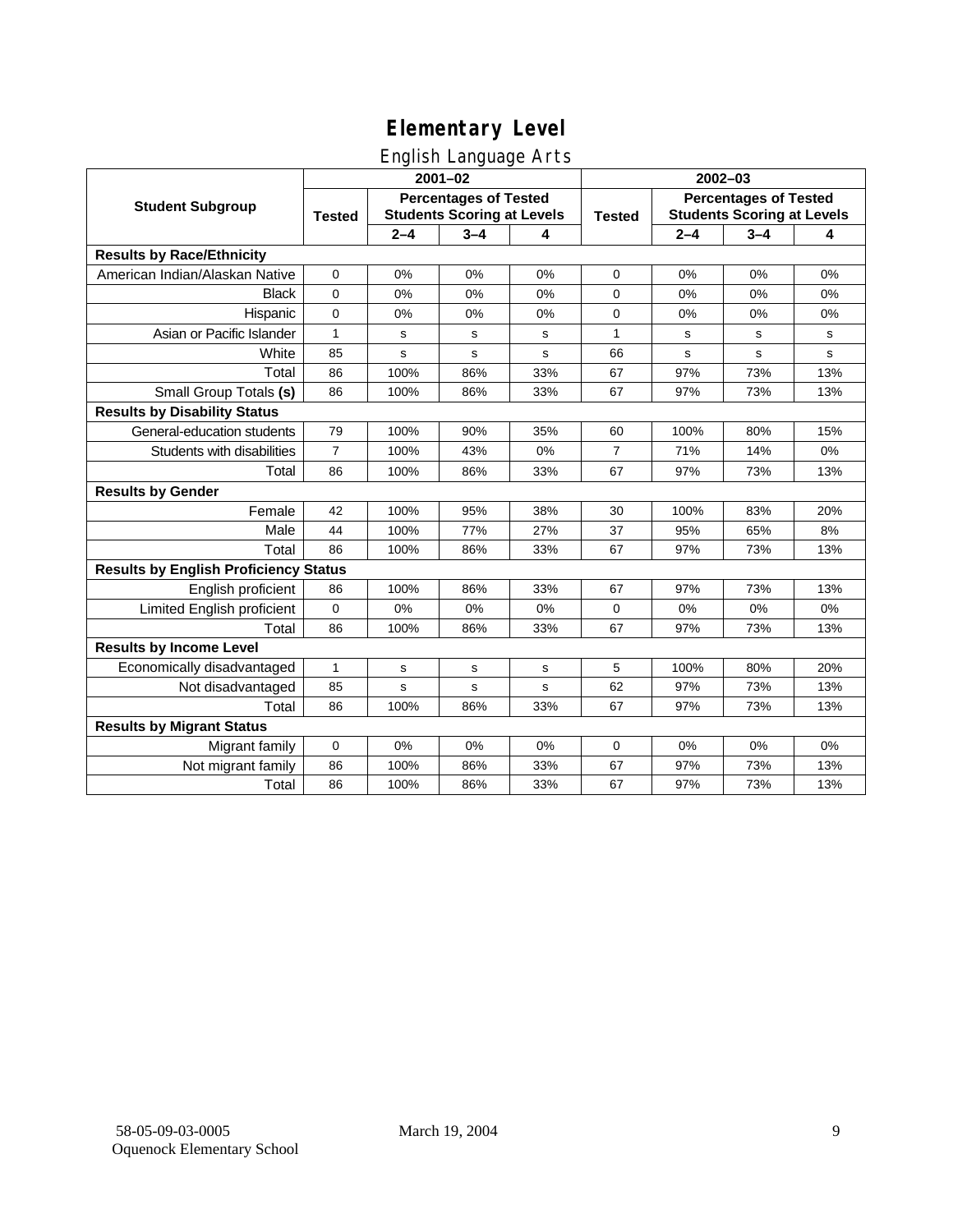### Mathematics

|                                              | $2001 - 02$                                                                        |         |             |               | 2002-03                                                           |         |         |     |
|----------------------------------------------|------------------------------------------------------------------------------------|---------|-------------|---------------|-------------------------------------------------------------------|---------|---------|-----|
| <b>Student Subgroup</b>                      | <b>Percentages of Tested</b><br><b>Students Scoring at Levels</b><br><b>Tested</b> |         |             | <b>Tested</b> | <b>Percentages of Tested</b><br><b>Students Scoring at Levels</b> |         |         |     |
|                                              |                                                                                    | $2 - 4$ | $3 - 4$     | 4             |                                                                   | $2 - 4$ | $3 - 4$ | 4   |
| <b>Results by Race/Ethnicity</b>             |                                                                                    |         |             |               |                                                                   |         |         |     |
| American Indian/Alaskan Native               | 0                                                                                  | 0%      | 0%          | 0%            | $\Omega$                                                          | 0%      | 0%      | 0%  |
| <b>Black</b>                                 | $\Omega$                                                                           | $0\%$   | 0%          | 0%            | $\Omega$                                                          | 0%      | 0%      | 0%  |
| Hispanic                                     | 0                                                                                  | 0%      | 0%          | 0%            | $\mathbf 0$                                                       | 0%      | 0%      | 0%  |
| Asian or Pacific Islander                    | $\mathbf{1}$                                                                       | s       | $\mathbf s$ | s             | 1                                                                 | s       | s       | s   |
| White                                        | 84                                                                                 | s       | $\mathbf S$ | s             | 67                                                                | s       | s       | s   |
| Total                                        | 85                                                                                 | 100%    | 95%         | 42%           | 68                                                                | 100%    | 94%     | 40% |
| Small Group Totals (s)                       | 85                                                                                 | 100%    | 95%         | 42%           | 68                                                                | 100%    | 94%     | 40% |
| <b>Results by Disability Status</b>          |                                                                                    |         |             |               |                                                                   |         |         |     |
| General-education students                   | 78                                                                                 | 100%    | 97%         | 45%           | 61                                                                | 100%    | 95%     | 44% |
| Students with disabilities                   | $\overline{7}$                                                                     | 100%    | 71%         | 14%           | $\overline{7}$                                                    | 100%    | 86%     | 0%  |
| Total                                        | 85                                                                                 | 100%    | 95%         | 42%           | 68                                                                | 100%    | 94%     | 40% |
| <b>Results by Gender</b>                     |                                                                                    |         |             |               |                                                                   |         |         |     |
| Female                                       | 41                                                                                 | 100%    | 93%         | 41%           | 31                                                                | 100%    | 90%     | 48% |
| Male                                         | 44                                                                                 | 100%    | 98%         | 43%           | 37                                                                | 100%    | 97%     | 32% |
| Total                                        | 85                                                                                 | 100%    | 95%         | 42%           | 68                                                                | 100%    | 94%     | 40% |
| <b>Results by English Proficiency Status</b> |                                                                                    |         |             |               |                                                                   |         |         |     |
| English proficient                           | 85                                                                                 | 100%    | 95%         | 42%           | 68                                                                | 100%    | 94%     | 40% |
| <b>Limited English proficient</b>            | 0                                                                                  | 0%      | 0%          | 0%            | $\mathbf 0$                                                       | 0%      | 0%      | 0%  |
| Total                                        | 85                                                                                 | 100%    | 95%         | 42%           | 68                                                                | 100%    | 94%     | 40% |
| <b>Results by Income Level</b>               |                                                                                    |         |             |               |                                                                   |         |         |     |
| Economically disadvantaged                   | 1                                                                                  | s       | s           | s             | 5                                                                 | 100%    | 100%    | 20% |
| Not disadvantaged                            | 84                                                                                 | s       | s           | s             | 63                                                                | 100%    | 94%     | 41% |
| Total                                        | 85                                                                                 | 100%    | 95%         | 42%           | 68                                                                | 100%    | 94%     | 40% |
| <b>Results by Migrant Status</b>             |                                                                                    |         |             |               |                                                                   |         |         |     |
| Migrant family                               | 0                                                                                  | 0%      | 0%          | 0%            | $\Omega$                                                          | 0%      | $0\%$   | 0%  |
| Not migrant family                           | 85                                                                                 | 100%    | 95%         | 42%           | 68                                                                | 100%    | 94%     | 40% |
| Total                                        | 85                                                                                 | 100%    | 95%         | 42%           | 68                                                                | 100%    | 94%     | 40% |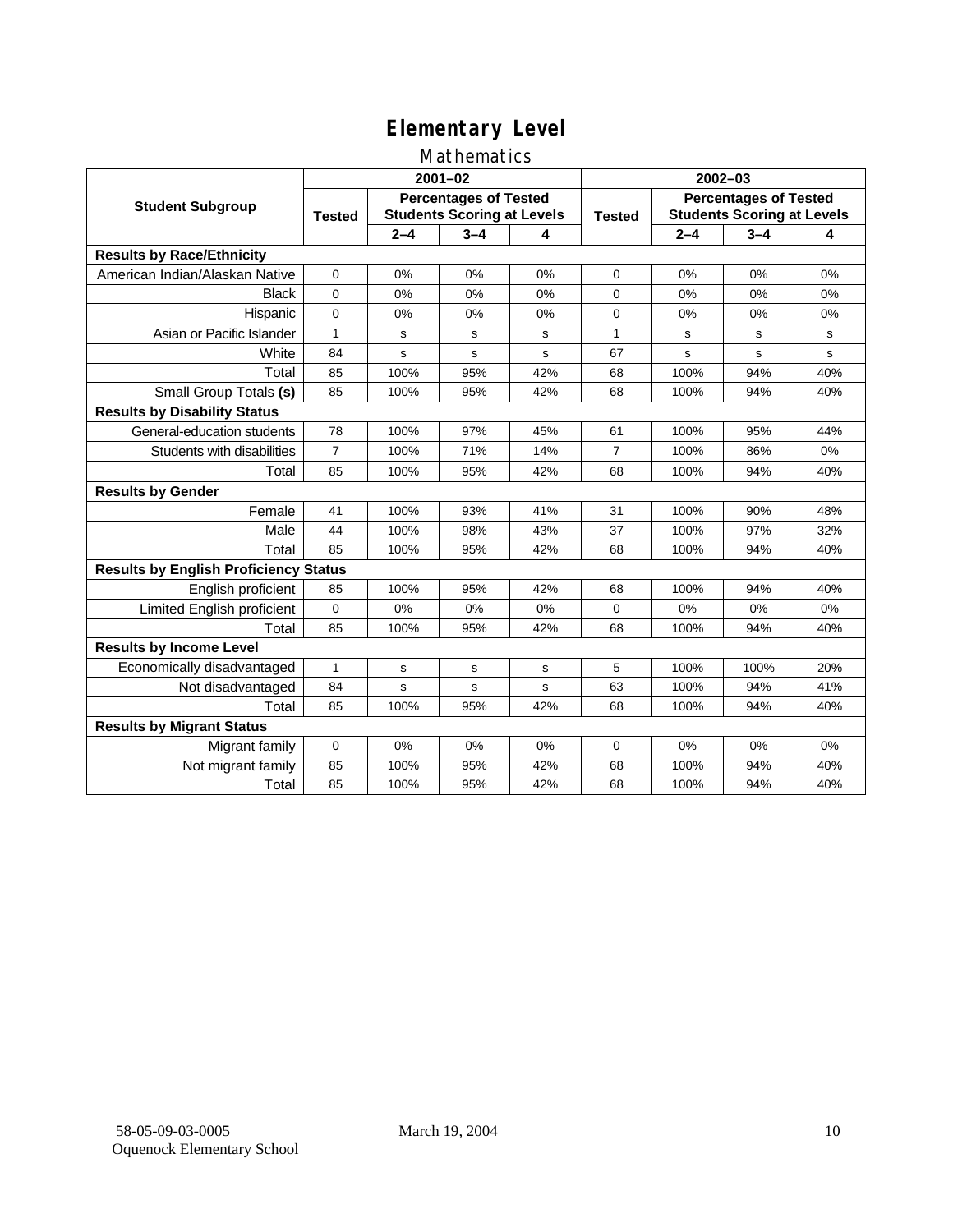### Science Multiple-Choice

|                                              | $2001 - 02$    |                                                                                       | 2002-03        |                                                                                              |  |  |  |
|----------------------------------------------|----------------|---------------------------------------------------------------------------------------|----------------|----------------------------------------------------------------------------------------------|--|--|--|
| <b>Student Subgroup</b>                      | <b>Tested</b>  | Percentages of<br><b>Tested</b><br><b>Students</b><br><b>Scoring above</b><br>the SDL | <b>Tested</b>  | <b>Percentages of</b><br><b>Tested</b><br><b>Students</b><br><b>Scoring above</b><br>the SDL |  |  |  |
| <b>Results by Race/Ethnicity</b>             |                |                                                                                       |                |                                                                                              |  |  |  |
| American Indian/Alaskan Native               | 0              | 0%                                                                                    | 0              | 0%                                                                                           |  |  |  |
| <b>Black</b>                                 | $\mathbf 0$    | 0%                                                                                    | 0              | 0%                                                                                           |  |  |  |
| Hispanic                                     | $\mathbf 0$    | 0%                                                                                    | $\mathbf 0$    | 0%                                                                                           |  |  |  |
| Asian or Pacific Islander                    | $\mathbf{1}$   | s                                                                                     | $\mathbf{1}$   | s                                                                                            |  |  |  |
| White                                        | 84             | s                                                                                     | 67             | s                                                                                            |  |  |  |
| Total                                        | 85             | 94%                                                                                   | 68             | 93%                                                                                          |  |  |  |
| Small Group Totals (s)                       | 85             | 94%                                                                                   | 68             | 93%                                                                                          |  |  |  |
| <b>Results by Disability Status</b>          |                |                                                                                       |                |                                                                                              |  |  |  |
| General-education students                   | 78             | 97%                                                                                   | 61             | 97%                                                                                          |  |  |  |
| Students with disabilities                   | $\overline{7}$ | 57%                                                                                   | $\overline{7}$ | 57%                                                                                          |  |  |  |
| Total                                        | 85             | 94%                                                                                   | 68             | 93%                                                                                          |  |  |  |
| <b>Results by Gender</b>                     |                |                                                                                       |                |                                                                                              |  |  |  |
| Female                                       | 41             | 93%                                                                                   | 31             | 94%                                                                                          |  |  |  |
| Male                                         | 44             | 95%                                                                                   | 37             | 92%                                                                                          |  |  |  |
| Total                                        | 85             | 94%                                                                                   | 68             | 93%                                                                                          |  |  |  |
| <b>Results by English Proficiency Status</b> |                |                                                                                       |                |                                                                                              |  |  |  |
| English proficient                           | 85             | 94%                                                                                   | 68             | 93%                                                                                          |  |  |  |
| Limited English proficient                   | $\Omega$       | 0%                                                                                    | $\Omega$       | 0%                                                                                           |  |  |  |
| Total                                        | 85             | 94%                                                                                   | 68             | 93%                                                                                          |  |  |  |
| <b>Results by Income Level</b>               |                |                                                                                       |                |                                                                                              |  |  |  |
| Economically disadvantaged                   | $\mathbf{1}$   | s                                                                                     | 5              | 100%                                                                                         |  |  |  |
| Not disadvantaged                            | 84             | s                                                                                     | 63             | 92%                                                                                          |  |  |  |
| Total                                        | 85             | 94%                                                                                   | 68             | 93%                                                                                          |  |  |  |
| <b>Results by Migrant Status</b>             |                |                                                                                       |                |                                                                                              |  |  |  |
| Migrant family                               | 0              | 0%                                                                                    | 0              | 0%                                                                                           |  |  |  |
| Not migrant family                           | 85             | 94%                                                                                   | 68             | 93%                                                                                          |  |  |  |
| Total                                        | 85             | 94%                                                                                   | 68             | 93%                                                                                          |  |  |  |